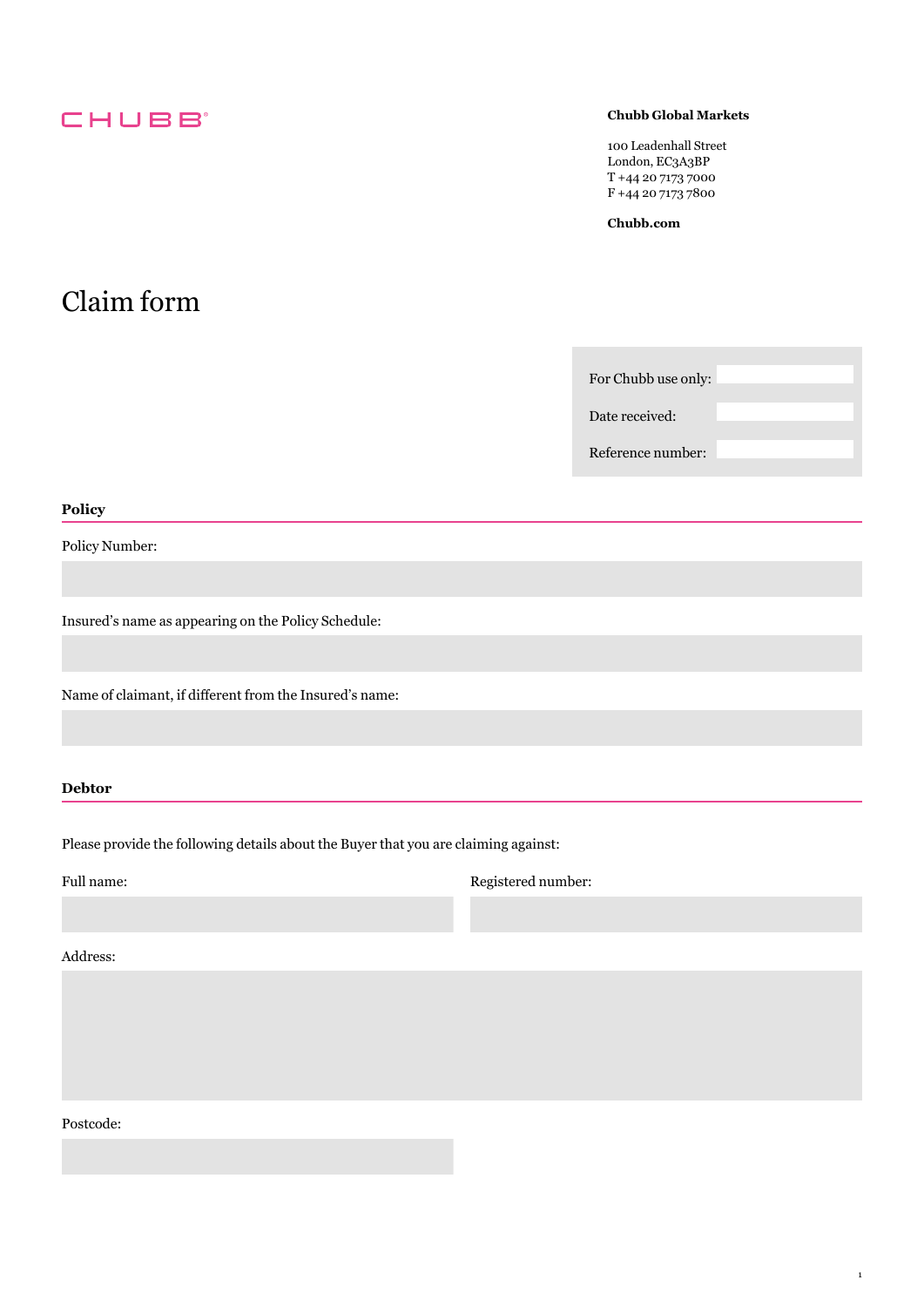#### **Circumstances of the Loss**

How and when did you first become aware that a Loss might occur?

What was the Date of Loss?

What goods and/or services did you supply?

What is the gross amount of the debt in the Policy Currency?

What is the net amount of your Loss?

What is the reason for your claim? (Please tick the applicable reason. Your Policy may cover one or more of the following causes of loss)

| • Insolvency? If so, please provide evidence of insolvency |  |
|------------------------------------------------------------|--|
| • Default?                                                 |  |
| $\cdot$ Transfer risk?                                     |  |
| $\cdot$ War?                                               |  |
| • Government Action?                                       |  |
| • Public Buyer default?                                    |  |
| When did you first notify Chubb of the Loss?               |  |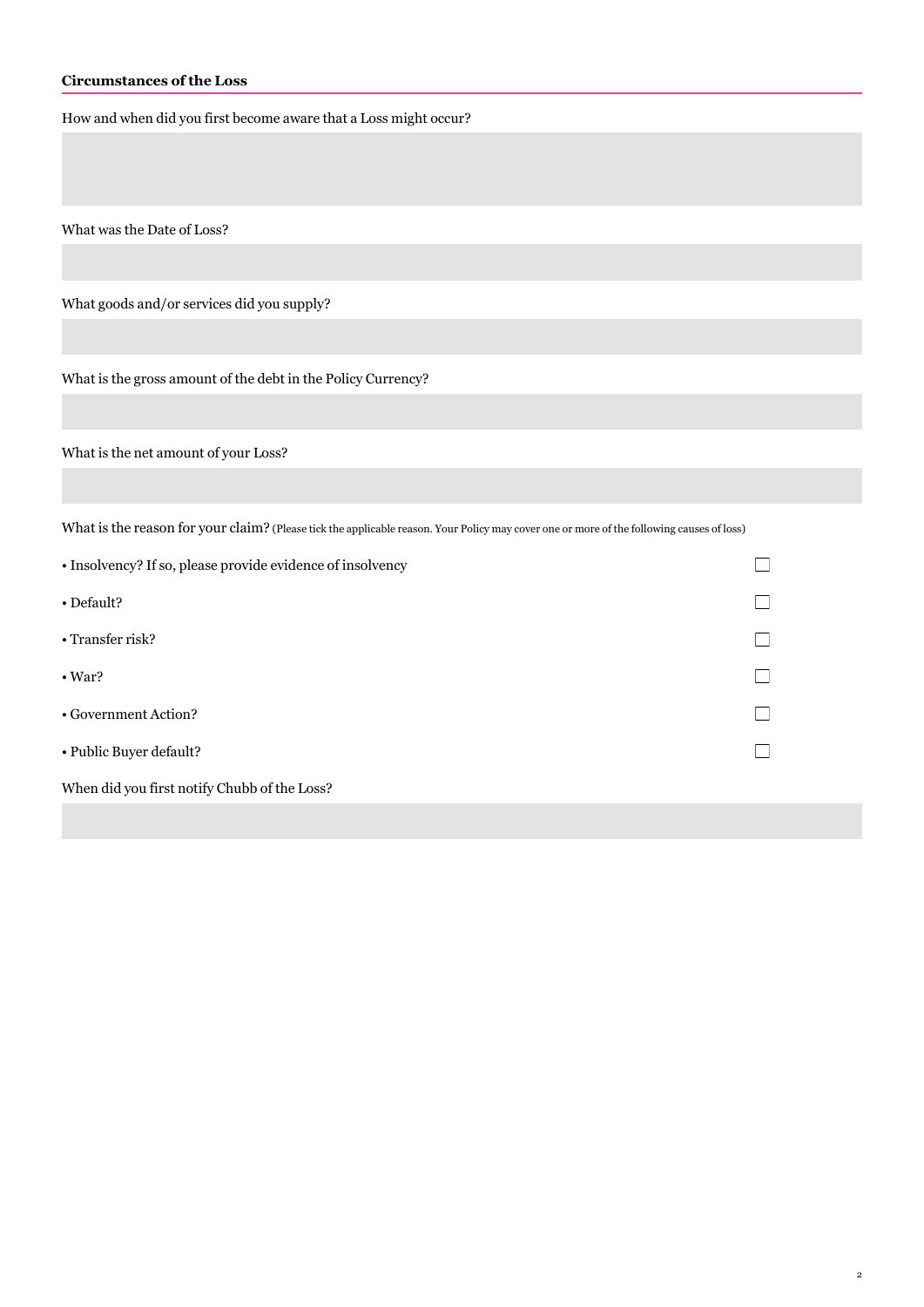#### **The Debtor's Account**

When was the account first

| Is the claim against:                                                                                                                                                  |                                |            |            |
|------------------------------------------------------------------------------------------------------------------------------------------------------------------------|--------------------------------|------------|------------|
| A Credit Limit specified on a Chubb endorsement                                                                                                                        |                                |            |            |
| A written Credit Limit set by you in accordance with your Credit Management Procedures                                                                                 |                                |            |            |
| If it was set by you, give the value set as well as any changes & dates and amounts of<br>changes to the limit in the 12 months before the earliest invoice now unpaid |                                |            |            |
|                                                                                                                                                                        |                                |            |            |
| How was credit-worthiness assessed (refer point 9 attachments)?                                                                                                        |                                |            |            |
|                                                                                                                                                                        |                                |            |            |
| How much was the Credit Limit?                                                                                                                                         | Who approved the Credit Limit? |            |            |
|                                                                                                                                                                        |                                |            |            |
| When and how were the full contractual terms of payment agreed?                                                                                                        |                                |            |            |
|                                                                                                                                                                        |                                |            |            |
| How was the payment obligation evidenced? (e.g. invoices and contract (for open account), bills of exchange, promissory notes, letter of credit)                       |                                |            |            |
|                                                                                                                                                                        |                                |            |            |
|                                                                                                                                                                        |                                |            |            |
| Was there a third-party corporate guarantee of payment?                                                                                                                |                                | $\Box$ Yes | $\vert$ No |
| Was other security held, such as reservation of title personal guarantees, fixed charges?<br><b>Yes</b>                                                                |                                | No         |            |
| If yes, please give details of the type of security                                                                                                                    |                                |            |            |
|                                                                                                                                                                        |                                |            |            |
|                                                                                                                                                                        |                                |            |            |
|                                                                                                                                                                        |                                |            |            |

#### **Trading Experience with the Debtor**

Please provide details of your monthly transactions including:

- $(i)$ balances with this debtor for twelve months prior to the earliest outstanding amount, or if more recent, from the date when the account was first opened; and
- (ii) transactions during the period of amounts outstanding under the claim; and
- (iii) please detail any trading post the Date of Loss, including cash sales

Were any Bills of Exchange, cheques or other payment instruments dishonoured on presentation during this period?

If so please provide details: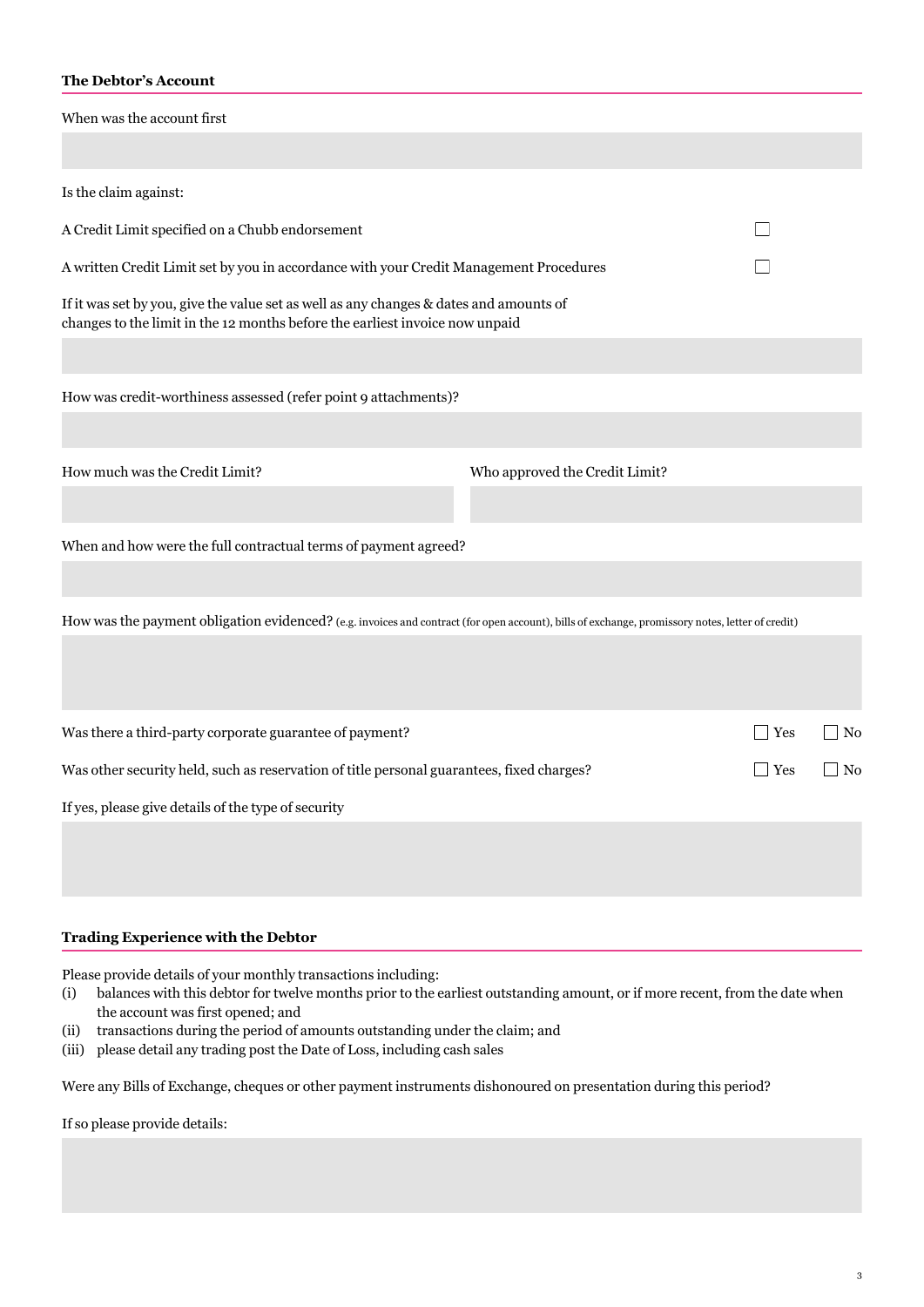| Month / Year of delivery                                                                                                                             | <b>Invoice Totals</b> | <b>Payments Received</b> | <b>Credit Notes Issued</b> | <b>Month-end Balance</b> |                               |
|------------------------------------------------------------------------------------------------------------------------------------------------------|-----------------------|--------------------------|----------------------------|--------------------------|-------------------------------|
| <b>Opening Balance</b>                                                                                                                               |                       |                          |                            |                          |                               |
|                                                                                                                                                      |                       |                          |                            |                          |                               |
|                                                                                                                                                      |                       |                          |                            |                          |                               |
|                                                                                                                                                      |                       |                          |                            |                          |                               |
|                                                                                                                                                      |                       |                          |                            |                          |                               |
|                                                                                                                                                      |                       |                          |                            |                          |                               |
|                                                                                                                                                      |                       |                          |                            |                          |                               |
|                                                                                                                                                      |                       |                          |                            |                          |                               |
|                                                                                                                                                      |                       |                          |                            |                          |                               |
|                                                                                                                                                      |                       |                          |                            |                          |                               |
|                                                                                                                                                      |                       |                          |                            |                          |                               |
|                                                                                                                                                      |                       |                          |                            |                          |                               |
| Were any bills of exchange, cheques, or other payment instruments, not forming<br>part of the claim, dishonoured on presentation during this period? |                       |                          |                            | $\Box$ Yes               | $\Box$ No                     |
| If yes, please provide details:                                                                                                                      |                       |                          |                            |                          |                               |
|                                                                                                                                                      |                       |                          |                            |                          |                               |
|                                                                                                                                                      |                       |                          |                            |                          |                               |
|                                                                                                                                                      |                       |                          |                            |                          |                               |
| <b>Collection History</b>                                                                                                                            |                       |                          |                            |                          |                               |
| When and how was the debtor first contacted about the debt?                                                                                          |                       |                          |                            |                          |                               |
|                                                                                                                                                      |                       |                          |                            |                          |                               |
| When and how was subsequent contact made?                                                                                                            |                       |                          |                            |                          |                               |
|                                                                                                                                                      |                       |                          |                            |                          |                               |
| Was the debt passed for collection to an external party?                                                                                             |                       |                          |                            | $\Box$ Yes               | $\rm No$<br>$\vert \ \ \vert$ |
| If yes, on what date was the debt passed for collection?                                                                                             |                       |                          |                            |                          |                               |
|                                                                                                                                                      |                       |                          |                            |                          |                               |
| Please give the name, address and telephone number of the external party used and summarise the actions that they have taken:                        |                       |                          |                            |                          |                               |
|                                                                                                                                                      |                       |                          |                            |                          |                               |
|                                                                                                                                                      |                       |                          |                            |                          |                               |

If you held a third-party corporate guarantee of payment, and/or other security, please summarise the steps that you have taken to enforce them: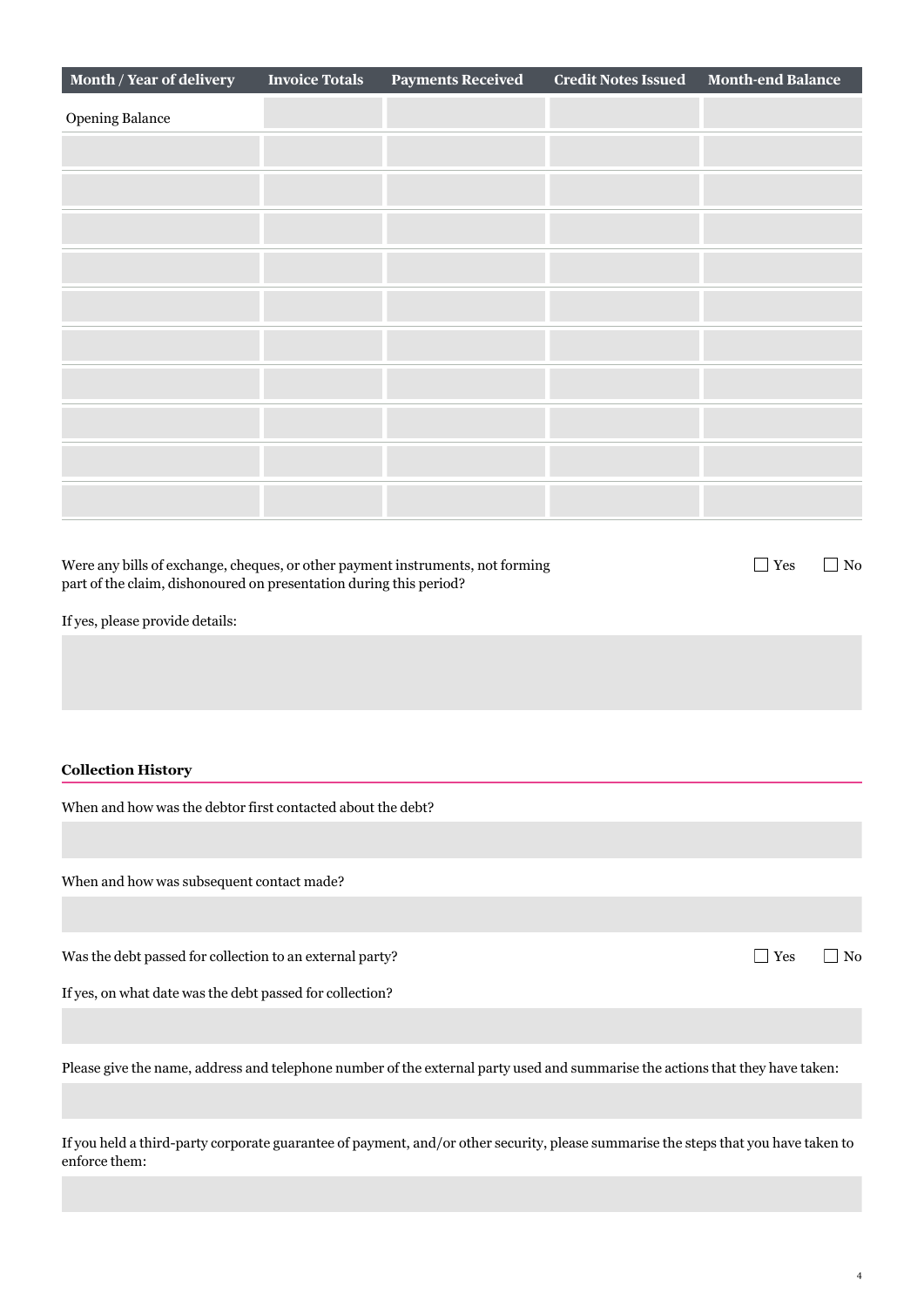### **Outstanding Amounts**

Please provide a breakdown by month of all amounts making up your claim, in Policy Currency (where the invoice currency is different to the Policy Currency, please use the conversion rate as stipulated in the Policy)

| Month / Year of delivery | <b>Net Value</b> | VAT or equivalent | <b>Gross Value</b> |
|--------------------------|------------------|-------------------|--------------------|
|                          |                  |                   |                    |
|                          |                  |                   |                    |
|                          |                  |                   |                    |
|                          |                  |                   |                    |
|                          |                  |                   |                    |
|                          |                  |                   |                    |
|                          |                  |                   |                    |
|                          |                  |                   |                    |
|                          |                  |                   |                    |
|                          |                  |                   |                    |
|                          |                  |                   |                    |
|                          |                  |                   |                    |
|                          |                  |                   |                    |
|                          |                  |                   |                    |
|                          |                  |                   |                    |
|                          |                  |                   |                    |
|                          |                  |                   |                    |
|                          |                  |                   |                    |
|                          |                  |                   |                    |
|                          |                  |                   |                    |
|                          |                  |                   |                    |
|                          |                  |                   |                    |
|                          |                  |                   |                    |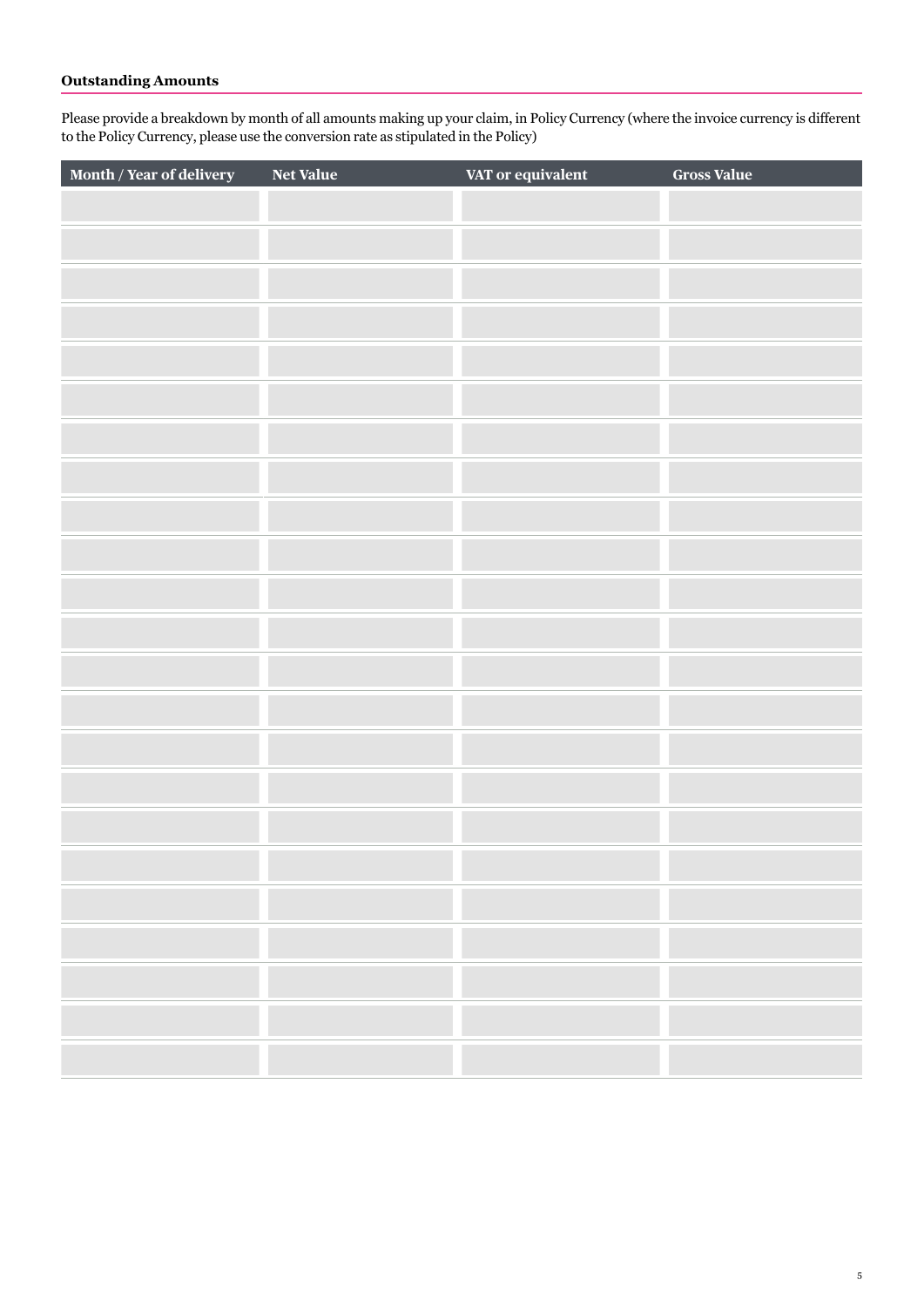#### **Confirmation of Debt**

Please note that in order to finalise payment of your claim, we need to have confirmation of the amount of the Loss, from an independent, official source, as defined in the Policy.

#### **Attachments**

| Please provide the following documents to help us assess your claim:       |          |            |
|----------------------------------------------------------------------------|----------|------------|
| • Evidence of Insolvency                                                   | Attached | $\Box$ n/a |
| • Official notice of the cause of Loss                                     | Attached | $\Box$ n/a |
| • Copies of invoices                                                       | Attached | $\Box$ n/a |
| If the credit limit was NOT set by Chubb,                                  |          |            |
| • Copies of all documentation used by you to set the Credit Limit          | Attached | $\Box$ n/a |
| • A copy of your internal written approval                                 | Attached | $\Box$ n/a |
| • Copy of the Credit Limit history                                         | Attached | $\Box$ n/a |
| • A copy of a third party corporate guarantee if applicable                | Attached | $\Box$ n/a |
| If other security was held, copies of the documents                        | Enclosed | $\Box$ n/a |
| If bills of exchange or promissory notes were used,                        |          |            |
| • Copies of the documents                                                  | Enclosed | $\Box$ n/a |
| • Evidence that they were protested                                        | Enclosed | $\Box$ n/a |
| • Evidence of the actions that you took to chase the Buyer for payment     | Enclosed | $\Box$ n/a |
| • A copy of the final statement of account                                 | Enclosed | $\Box$ n/a |
| • Confirmation of Debt                                                     | Enclosed | $\Box$ n/a |
| • Copies of all correspondence with the insolvency Practitioner            | Enclosed | $\Box$ n/a |
| • Any additional information you deem relevant                             | Enclosed | $\Box$ n/a |
| Please note that we may need to ask for further documents and information. |          |            |